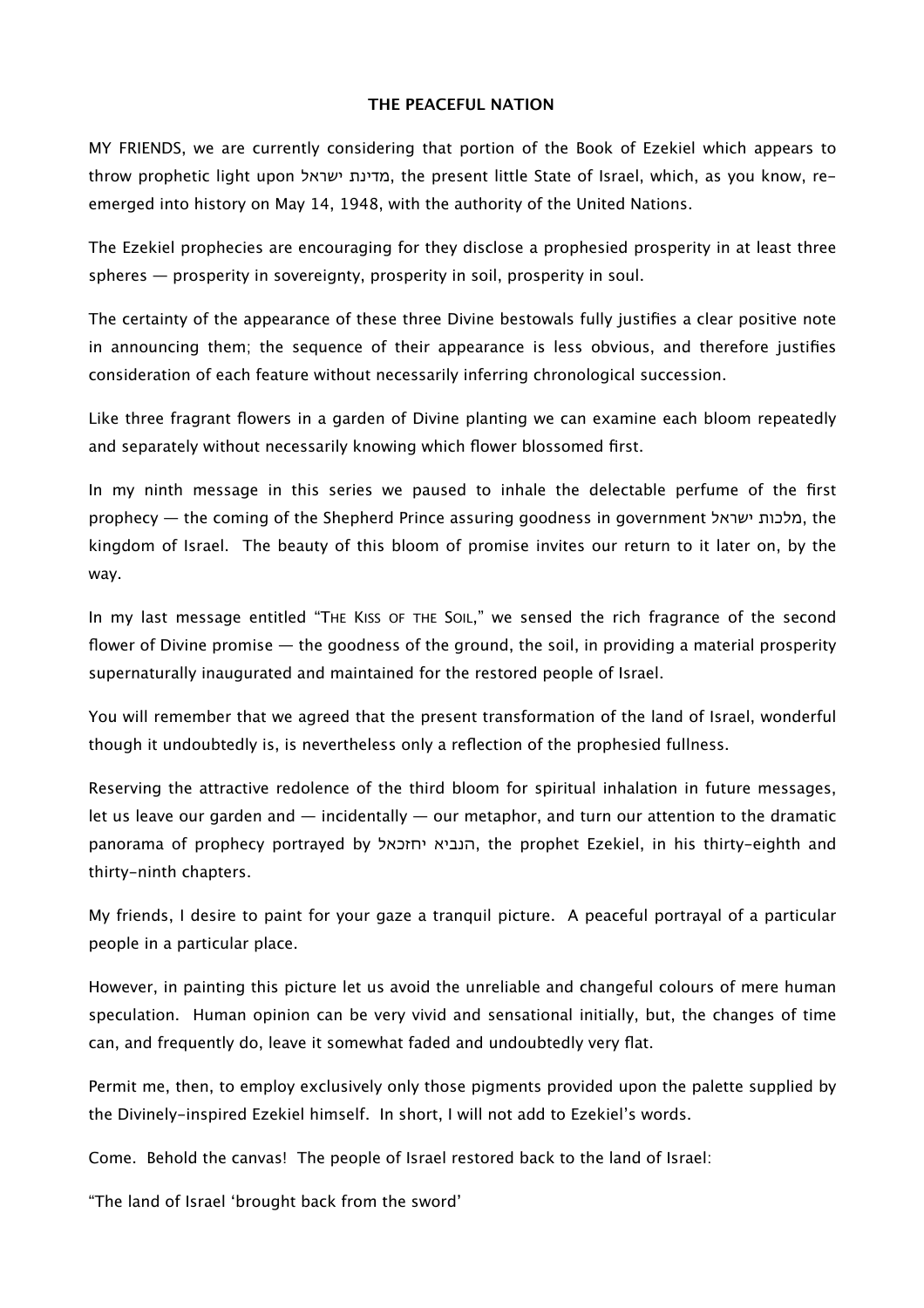The people of Israel 'gathered out of many peoples'

The land of Israel that was once 'waste' and 'desolate'

The people of Israel dwelling 'in the midst' thereof

Israel 'safely' and 'at rest' in 'unwalled villages,' without 'walls,' 'bars,' or 'gates'

Israel having gotten 'silver' and 'gold,' 'cattle' and 'goods."

Those are the actual colours the prophecies of Ezekiel authorize me to use in painting my wordpicture for you; thus it is a picture conjured to our minds by the very words of Scripture itself.

It is the picture of a peaceful nation dwelling in reasonable tranquillity, security and prosperity.

A picture of a people restored to a land restored; a land restored both with regard to ownership and output.

It is a pleasant picture and may I remind you that for nearly two thousand years it has been a fanciful picture.

If I were broadcasting this message only one hundred years ago incredulous listeners would have laughed at Ezekiel's picture  $-$  for it is really his, you know, not mine  $-$  of a people restored to a land restored.

But we know today that such laughter would have been the laughter of a loon! For, surely, the picture painted by Ezekiel is a picture that finds its most eloquent animated initial commentary and counterpart in current history!

The unsheathed sword of the fourth of August, 1914, ultimately united the long-parted and sorrowing lovers – ישראל ועם ישראל ארץ – the land of Israel and the people of Israel, both seared and scarred with the agonies of two thousand years of separation; these  $-$  the people and the land — now clasped each other in ardent reunion.

The land, once **"waste"** and **"desolate,"** warmly responded to the renewed embrace of her longabsent lover **"gathered out of many peoples"** back once again to her bosom.

The Divine expulsion of the people of Israel from the land of Israel which began under Titus in the year 70 of the Common Era and was completed under Hadrian about 134 C.E. scattered the residue of the twelve tribes of Israel, now known as the Jewish people, into many, many nations.

For 1,000 years most of the scattered people remained in the Near East and countries round North Africa; a lesser number managed to penetrate as far as England, Spain, Scotland, France, Germany, Italy, and in those areas around the Balkan and Slav countries.

It was not until the eleventh century that the Jewish population increased numerically in Europe and more particularly in Spain.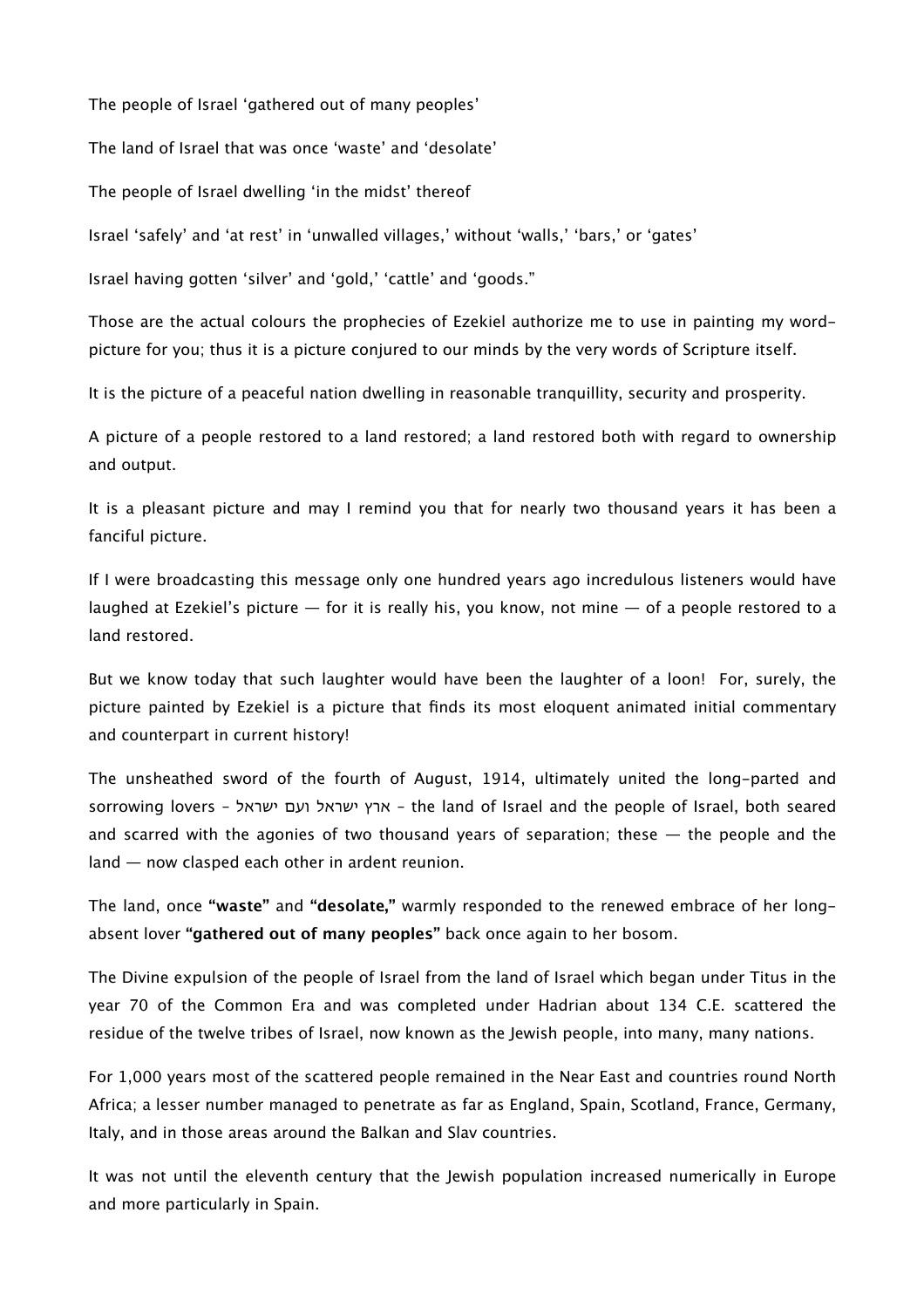Unwarranted and Satanic hate and persecution made the scattering even more widespread. Torquemada's Inquisition in Spain in 1492 and wholesale massacres in Russia in 1881 are but vile echoes in reverse of the infamy of Adolph Hitler in more recent history which began in those black days of 1939.

On November 29, 1947, the General Assembly of the United Nations adopted a resolution recommending an independent Jewish State in Palestine. This stung Arab groups to force, and so both within and without the land of Israel the sword was prominent and hostilities did not abate until the armies of Israel had amazed the world by securing decisive victories everywhere upon the battlefields.

On May 11, 1949 the State of Israel was admitted as a member of the United Nations. Thus the land of Israel was **"brought back from the sword."** Surely, my friends, the prophetic light which blazed out from the utterances of Ezekiel some 2,500 years ago struck the flashing sword blades of those amazing years of 1914 to 1948 with scintillating brilliancy and with refraction sufficient to illumine the most sceptical.

**"Back from the sword"** and **"gathered out of many peoples,"** land and people were reunited in an embrace the warmth of which even statistics cannot destroy.

In the short period from May, 1948, until the end of 1950, in which year I myself was in Israel, no less than 260 new settlements had been established and over 60,000 new immigrants were absorbed in occupations solely agricultural. The value of productive farming in constant prices multiplied itself twelve times in twenty-two years!

In modern Israel today, agriculture and industries account for over 50% of the occupational structure of the people. Within that same short period to which I have referred, industrial enterprises jumped from 536 in 1925 to 3,355 in 1950.

Indeed the scenes of the present day restoration could well result in the prophetic picture painted by Ezekiel if we were to blend his pigments with the statistics and features of Israel as it has emerged in our own days.

Not all the features are fully present yet, we must admit, but it is a picture worth watching.

Israel, regarding himself secure in **"unwalled villages," "safely"** and **"at rest"** and in reasonable prosperity with **"silver," "gold," "cattle"** and **"goods."**

Such is the picture of a PEACEFUL NATION. And it is a very pleasant picture, too.

But is it a fool's paradise? What awaits the people and the land already **"so weary with disasters"?**

Fortunately, the light from Ezekiel which flashed upon the sword blades of our own generation will also reveal to us, in my succeeding messages, the answer to this question too.